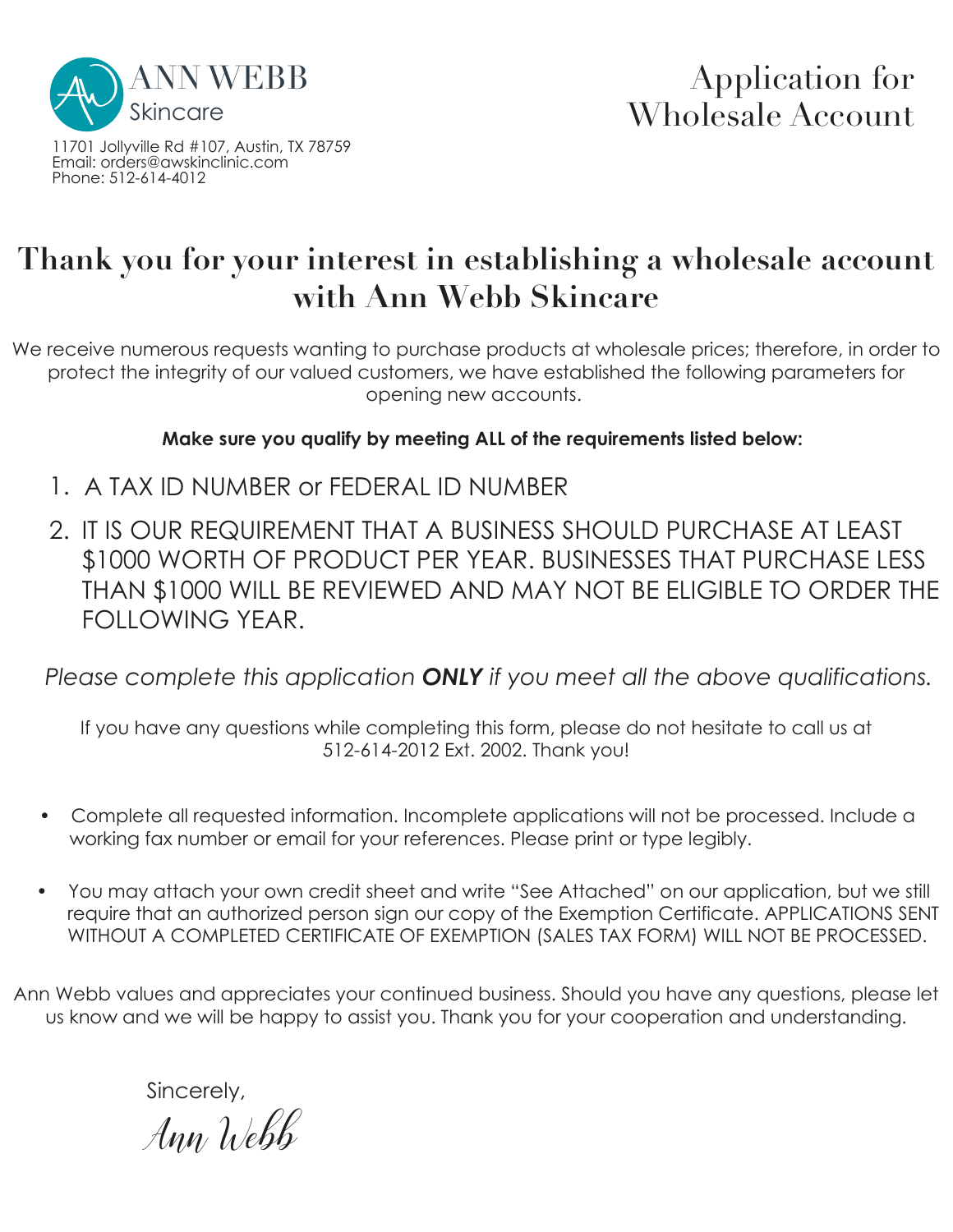

11701 Jollyville Rd #107, Austin, TX 78759 Email: orders@awskinclinic.com Phone: 512-614-4012

# **-Personal Guarantee-**

I (We), \_\_\_\_\_\_\_\_\_\_\_\_\_\_\_\_\_\_\_\_\_\_\_\_\_\_\_\_\_\_\_\_\_\_\_\_\_\_\_\_\_\_\_\_\_\_\_\_\_\_\_\_\_\_\_\_\_\_\_\_\_\_\_ (Company Name) and  $\Box$  and  $\Box$  and  $\Box$  and  $\Box$  and  $\Box$  (Individual Name) certify that the information in the application is correct. I authorize you to contact my credit references to obtain credit information. All NSF checks are subject to a \$25.00 service charge each time returned. I agree to notify Ann Webb if any change of ownership occurs or if any other major change occurs in the way I conduct my business. I have printed a copy of this document and I understand its contents.

The undersigned, being an owner or stockholder of the above business, hereby agrees to pay any indebtedness by this business to Ann Webb from who this business may purchase merchandise in the future. The undersigned also agrees to pay all attorney fees, court costs, collection costs, and all other expenses which may be incurred in collecting past due balances and insufficient funds check(s), as permitted by law.

| Signature $#1$ : | Print Name: |
|------------------|-------------|
| Signature #2:    | Print Name: |

# **-Blanket Certificate of Exemption-**

(Sales Tax Form)

## **\*\*This must be filled out or your application will not be processed\*\***

The undersigned hereby certifies that the articles of tangible property purchased from Ann Webb after  $\Box$  after  $\Box$  and  $\Box$  are  $\Box$  (date) shall be purchased for:

(Purchaser must state statutory reason for claiming exemption or exception)

 $\Box$  Resale in the form in which the same is, or is to be received

Manufacturing

 $\Box$  Church or Organization not-for-profit, operated exclusively for charitable purposes in this state

 $\Box$  Other (please specify):  $\Box$ 

This certificate shall continue in force until revoked and shall be considered a part of each order given to the above name vendor unless the order specifies otherwise.

| Signature: _____    |  |
|---------------------|--|
| Title:              |  |
| Date:               |  |
| Company Name: _____ |  |
| Address:            |  |
| City, State, Zip:   |  |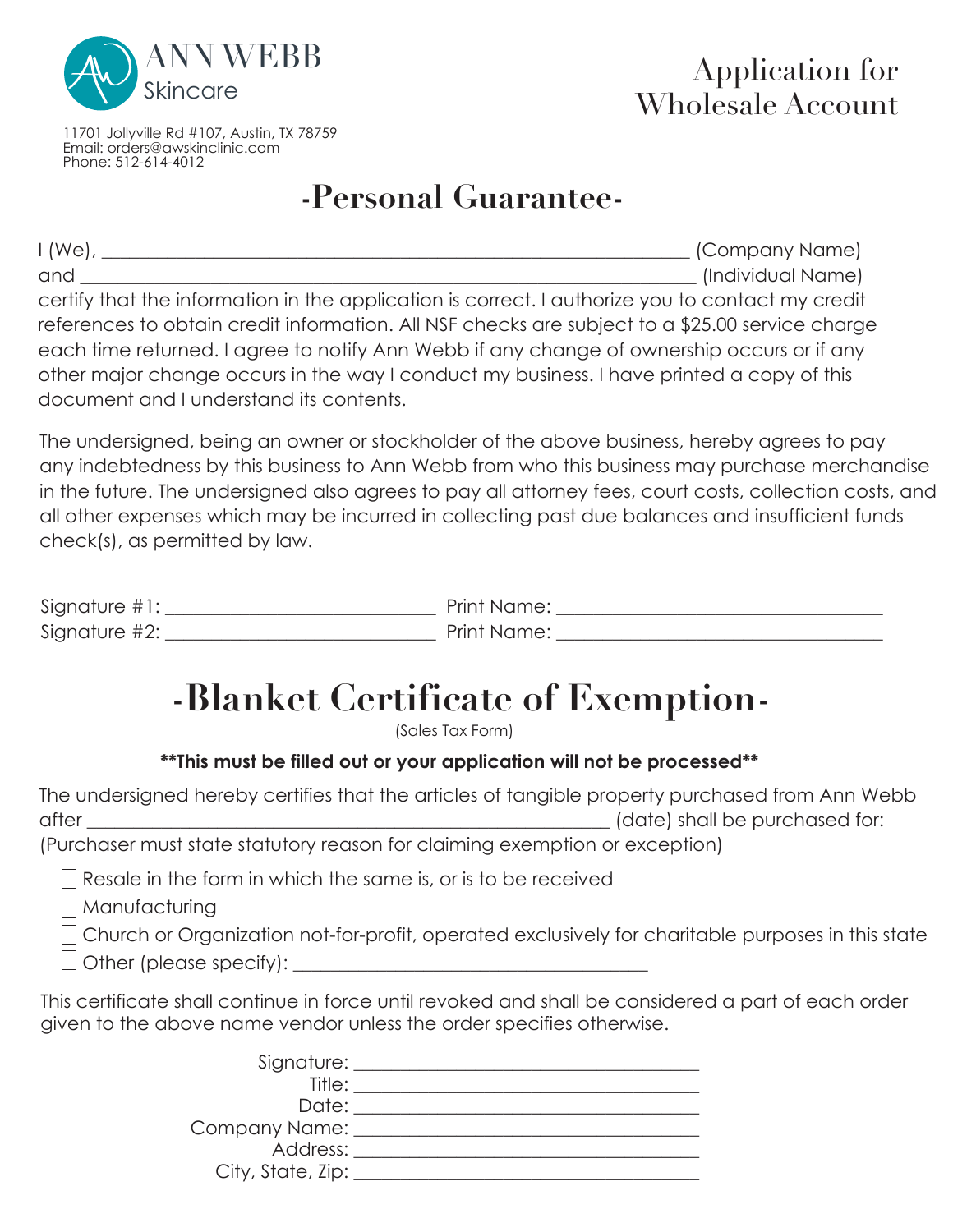

11701 Jollyville Rd #107, Austin, TX 78759 Email: orders@awskinclinic.com Phone: 512-614-4012

|                                                                                   |  |            | Billing Address: Note that the contract of the contract of the contract of the contract of the contract of the          |  |
|-----------------------------------------------------------------------------------|--|------------|-------------------------------------------------------------------------------------------------------------------------|--|
|                                                                                   |  |            |                                                                                                                         |  |
|                                                                                   |  |            | ** If your shipping address is not the address of your business please include the business address in the comments**   |  |
|                                                                                   |  |            |                                                                                                                         |  |
|                                                                                   |  |            |                                                                                                                         |  |
|                                                                                   |  |            |                                                                                                                         |  |
|                                                                                   |  |            |                                                                                                                         |  |
|                                                                                   |  |            |                                                                                                                         |  |
| <b>Authorized Buyers:</b>                                                         |  |            |                                                                                                                         |  |
| This is for your protection.                                                      |  |            | These are the ONLY people that we can give information to, or accept orders from on your account.                       |  |
|                                                                                   |  |            |                                                                                                                         |  |
|                                                                                   |  |            |                                                                                                                         |  |
|                                                                                   |  |            |                                                                                                                         |  |
|                                                                                   |  |            | LIST ALL OWNERS: If you are applying for terms you must include the owner's home information or terms cannot be granted |  |
|                                                                                   |  |            |                                                                                                                         |  |
|                                                                                   |  |            |                                                                                                                         |  |
|                                                                                   |  |            |                                                                                                                         |  |
|                                                                                   |  |            |                                                                                                                         |  |
|                                                                                   |  |            |                                                                                                                         |  |
|                                                                                   |  |            |                                                                                                                         |  |
|                                                                                   |  |            |                                                                                                                         |  |
|                                                                                   |  |            |                                                                                                                         |  |
|                                                                                   |  |            |                                                                                                                         |  |
|                                                                                   |  |            |                                                                                                                         |  |
|                                                                                   |  |            |                                                                                                                         |  |
|                                                                                   |  |            |                                                                                                                         |  |
|                                                                                   |  |            |                                                                                                                         |  |
|                                                                                   |  |            |                                                                                                                         |  |
| <b>HOW DID YOU HEAR ABOUT US?</b><br>Have you ever had an account with us before? |  | <b>YES</b> | $\Box$ NO                                                                                                               |  |